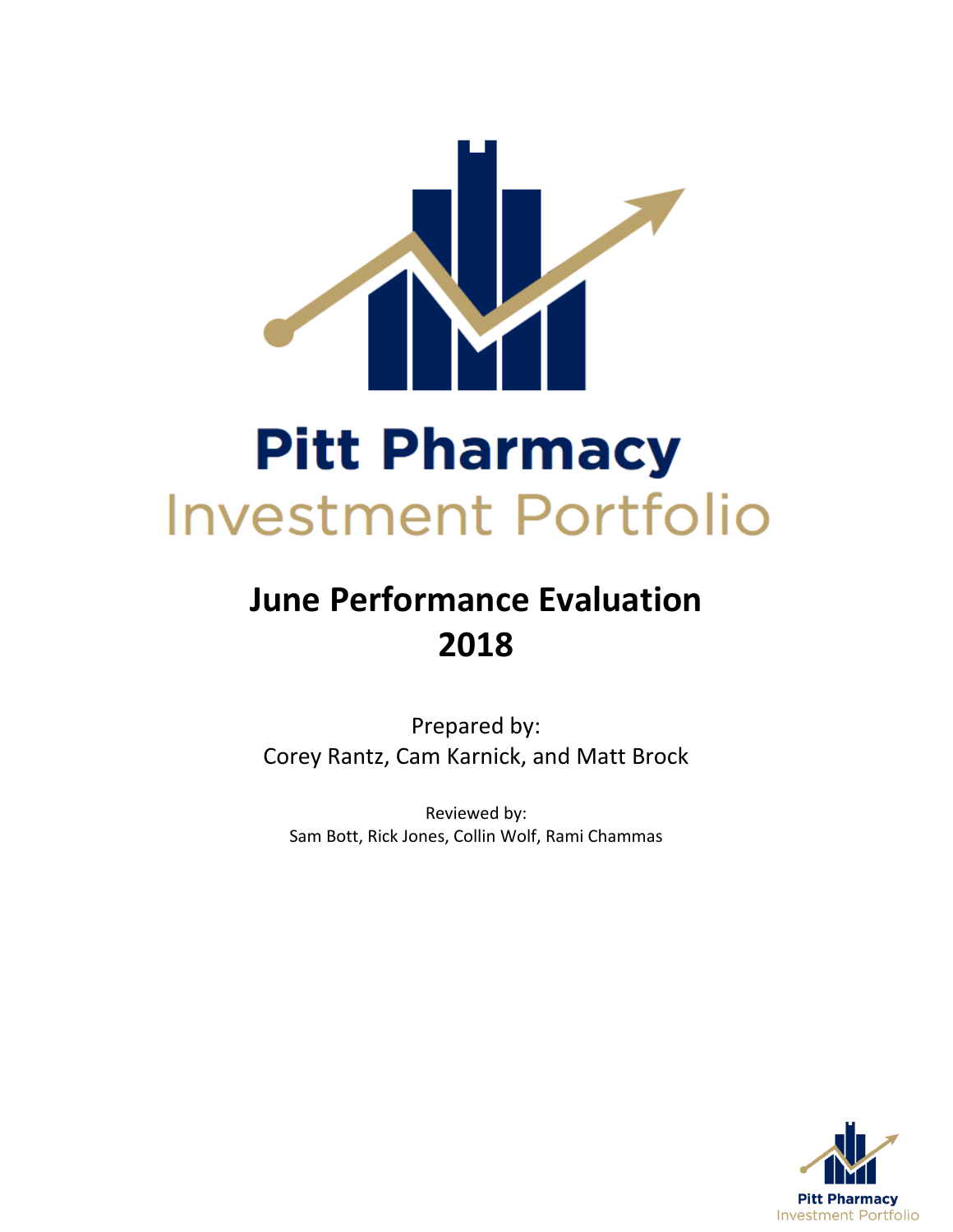# **Overview:**

This report is an evaluation of the holdings of the Pitt Pharmacy Investment Portfolio from the initial Investopedia purchases on 4/23/18 through the end of the day on 6/22/18**,** with focus on the period from 5/24-6/22. After initial investments, the account was valued at \$49,937.11. The total account value at the end of this period was \$51,655.04. The account also received its first dividend payment from Johnson and Johnson, a total of \$24.30 (\$0.90 per share) on 6/11. Since initial investment, the portfolio saw a growth of 3.44%. In the period from  $\frac{5}{24-6}$  /22, the portfolio saw a growth of 1.14%

**Monthly Gain: +1.14% Quarterly Gain: +3.44% Year to Date Gain: +3.44% One-Year Gain: +3.44%**

| Company              | <b>Ticker</b> | <b>Share Price</b><br><b>Market Close</b><br>on 6/22 | <b>Monthly</b><br>Performance | Overall<br>Performance     | <b>Actual Holding Value</b> |
|----------------------|---------------|------------------------------------------------------|-------------------------------|----------------------------|-----------------------------|
| Abbott               | <b>ABT</b>    | \$61.94                                              | $+$ \$8.40 (0.16%)            | $+$ \$223.44 (4.49%)       | \$5,202.96                  |
| <b>JNJ</b>           | <b>JNJ</b>    | \$122.84                                             | $-$16.47(0.49%)$              | $-$109.08(3.18%)$          | \$3,316.68                  |
| Agios                | <b>AGIO</b>   | \$97.38                                              | +\$143.65 (9.50%)             | +194.31 (13.30%)           | \$1,655.46                  |
| Merck                | <b>MRK</b>    | \$61.47                                              | +\$66.88 (3.88%)              | $+$107.92(2.36%)$          | \$4,671.72                  |
| <b>GSK</b>           | <b>GSK</b>    | \$40.89                                              | $+\$71.00(1.77%)$             | +\$72.00 (1.79%)           | \$4,089.00                  |
| Gilead               | <b>GILD</b>   | \$71.07                                              | +\$136.30 (4.25%)             | $-$141.47(4.06%)$          | \$3,340.29                  |
| Medtronic            | <b>MDT</b>    | \$86.81                                              | $+$ \$96.10 (1.81%)           | $+$ \$412.92 (8.31%)       | \$5,382.22                  |
| Concert              | <b>CNCE</b>   | \$19.37                                              | $-$ \$21.84 ( $-$ 4.15%)      | $+$ \$4.68 (0.94%)         | \$503.62                    |
| <b>Bristol Myers</b> | <b>BMY</b>    | \$55.14                                              | +\$256.08 (5.02%)             | +\$377.33 (7.59%)          | \$5,348.58                  |
| <b>United Health</b> | <b>UNH</b>    | \$254.37                                             | $+$ \$212.31 (4.14%)          | $+$ \$400.68 (8.11%)       | \$5,341.77                  |
| Abbvie               | ABBV          | \$93.49                                              | $-$ \$641.83 (11.47%)         | $$+29.68(0.60\%)$          | \$4,954.97                  |
| <b>Novartis</b>      | <b>NVS</b>    | \$75.06                                              | $-$ \$87.68 (1.79%)           | $-$179.20(3.60%)$          | \$4,803.84                  |
| Idexx                | <b>IDXX</b>   | \$222.9                                              | +\$224.88 (9.17%)             | +\$302.40 (12.75%)         | \$2,674.80                  |
|                      |               |                                                      |                               | Portfolio Value            | \$51,285.91                 |
|                      |               |                                                      |                               | Cash                       | \$344.83                    |
|                      |               |                                                      |                               | Dividend (JNJ)             | \$24.30                     |
|                      |               |                                                      |                               | <b>Total Account Value</b> | \$51,655.04                 |

# **Figure 1: Current Securities**

**Table 1:** Current Securities. Data for the table was collected from Investopedia. All values

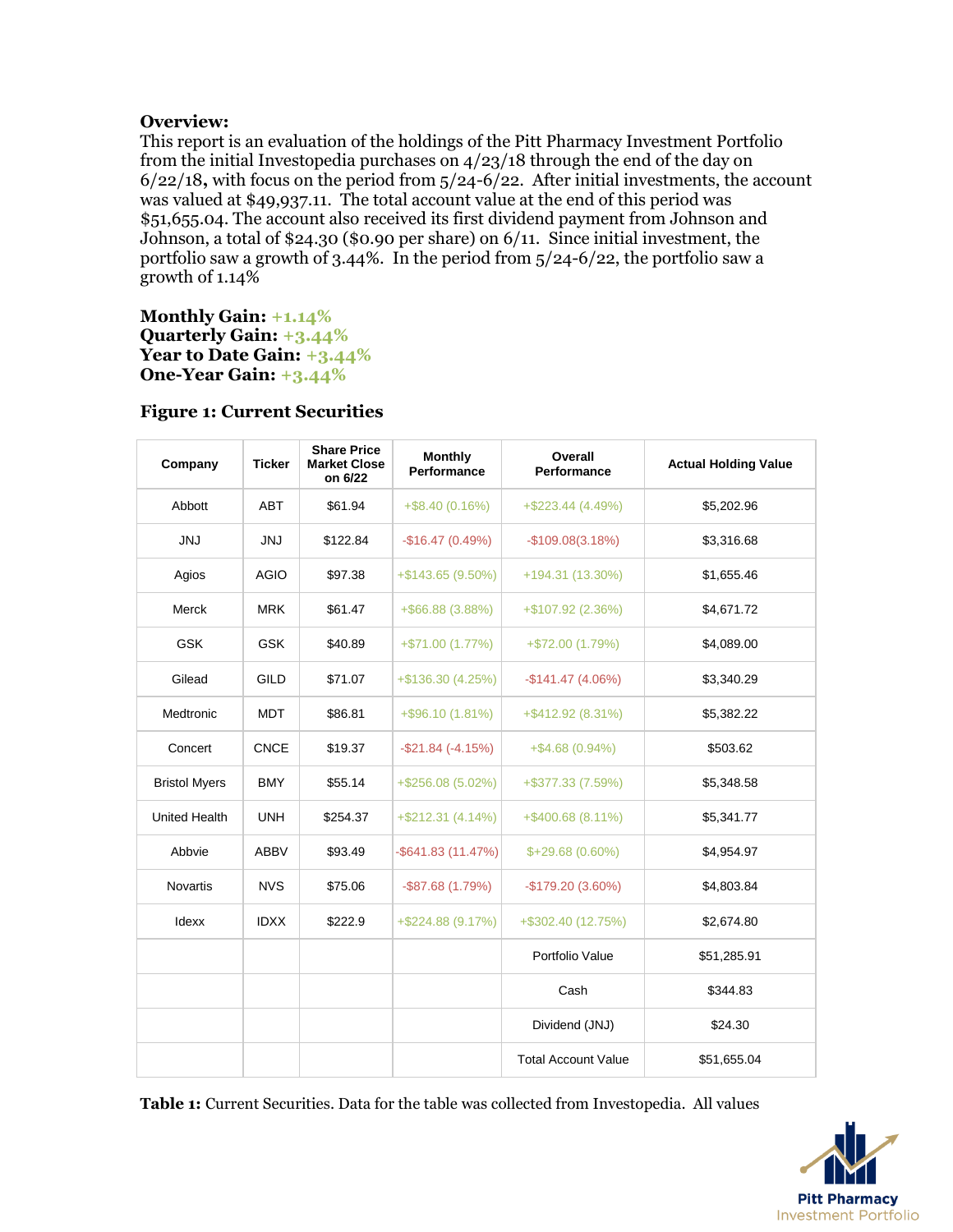represent the market close for the individual securities and the overall portfolio on 6/22/18. The performance section represents the growth of each security and the overall portfolio against the market close on 4/23, when all current securities were originally purchased.

#### **Strongest Performing Sector:**

#### *Medical Devices*

The medical device sector saw another strong month and continues to be at the forefront of health technologies. With more and more stress being put on Pharma to lower drug costs, it seems as though the medical device field may be flying under the radar. This sector is avoiding backlash while increasing sales and advancing technologies. All of these factors back companies such as Abbot and Medtronic as steady and safe holds in the portfolio.

# **Weakest Performing Sector:**

#### *Biotechnology*

The ever-volatile biotechnologies sector a few setbacks this month for a variety of reasons. Concert pharmaceuticals is fighting litigation and the lack of any marketed products results in more unpredictable volatility. Abbvie is suffering from litigations of their own as well as competition on their blockbuster Humira. In a sector known for ups and downs, a month such as this warrants caution and monitoring, but overall no trades need to be made at this time.

## **Strongest Individual Holdings:** *Monthly*

#### *Agios (AGIO) +9.50%*

On June 1st, Agios announced positive results in the Phase 1 trial of their compound AG-881. The compound, intended to treat advanced glioma and other solid tumors, demonstrated a favorable safety profile and showed signals of clinical activity. AG-881 utilizes a novel mechanism in the treatment of low-grade glioma, for which there are currently no curative or approved targeted treatment therapies. The encouraging trial data, novelty the therapy, and analyst enthusiasm caused Agios shares to rise nearly 8% from the end of May to the beginning of June. The company's stock remained relatively stable until June 18th when the company announced the initiation of a Phase 3 trial of AG-348, a first-in-class treatment for pyruvate kinase deficiency. This resulted in another significant rise in the Agios' stock price, bolstering it by nearly another 8% over the two days following the announcement.

# *Idexx (IDXX) +9.17%*

In early May, Idexx released their Q1 earnings report in which they posted a EPS of \$1.01, representing a 31.2% year over year increase and beating analyst estimates by nearly 9%. The upside in the reported EPS was driven by revenue growth, solid operating margin gains, and impressive benefits from the U.S. tax reform. The veterinary diagnostics company's stock owes much of its impressive revenue performance to robust sales by its Companion Animal Group subsidiary, which has increased revenues 13% year over year.

#### *Bristol Myers (BMY) +5.02%*

Bristol Myers stock has also been rising steadily over the course of the month. Much of this growth was driven by the performance of the company's cancer drug Opdivo. Throughout the month, Opdivo produced positive results in multiple studies and achieved significant milestones such as regulatory approval in China as well as FDA approval for label expansion. However, the stock's growth was limited due to disappointing results in the Phase 1-2 clinical trial for the combination of Opdivo and partner Nectar's NKTR-214 compound, resulting in a 3.3% and 43.6% loss for each company respectively. Additionally, growth was stunted by Opdivo's fierce

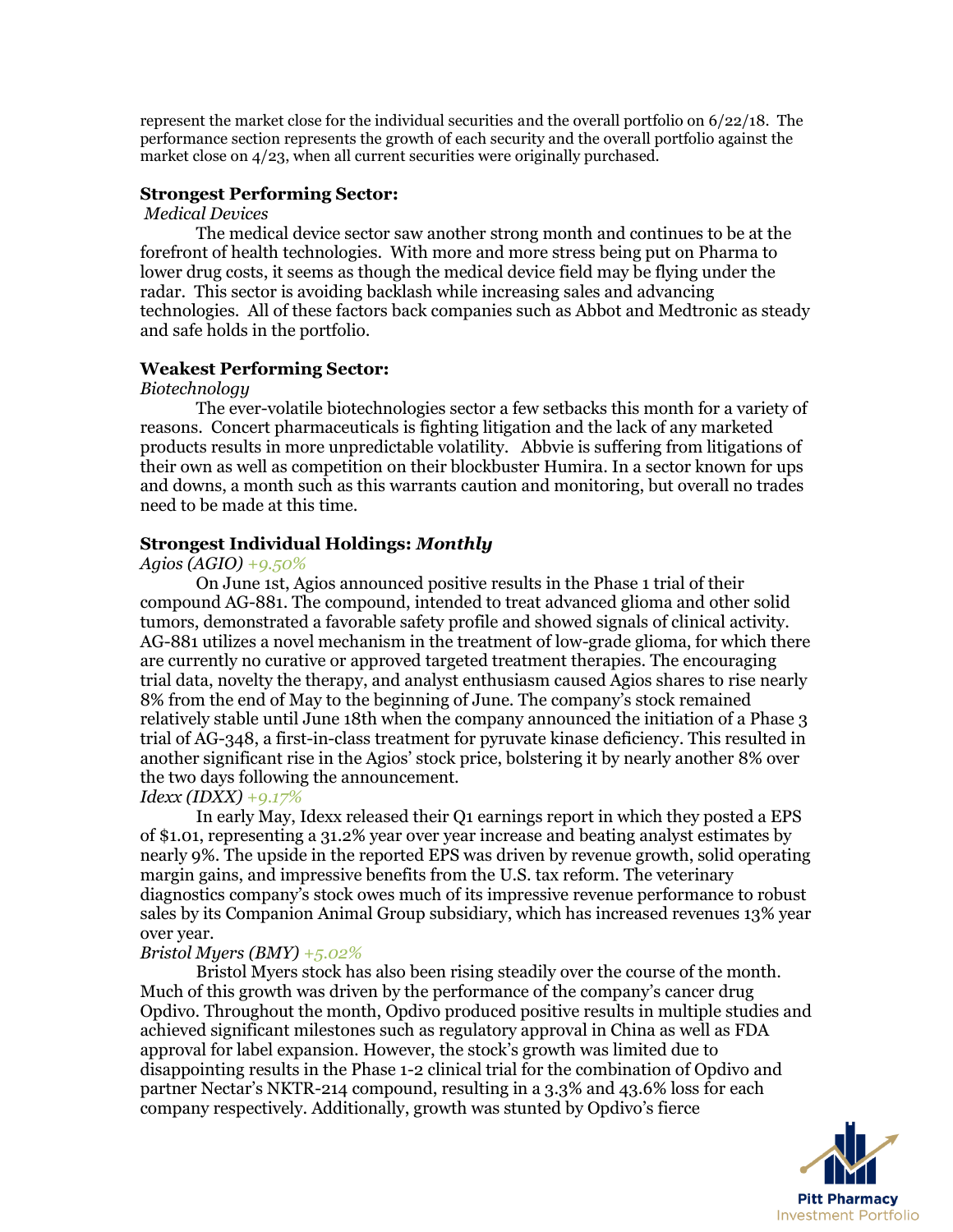competition of Merck's Keyturda and Roche's Tecentriq, both of which have also been performing very strongly and will continue to limit Opdivo's potential going forward.

## **Strongest Individual Holdings:** *Overall*

# *Agios (AGIO) +13.30%*

Despite posting greater than expected loss and missing sales estimates in their Q1 report, Agios stock has recovered well in the wake of an advancing pipeline. The company currently has only one drug on the market, Idhifa, a treatment for relapsed or refractory acute myeloid leukemia. Their top line mainly comprises of collaboration revenues and milestone payments. Therefore, positive results in their pipeline have led to the stock performing exceptionally well. For instance, the NDA for their most advanced candidate, Tibsovo, (indicated for acute myeloid leukemia with an IDH2 mutation) was accepted by the FDA under priority review in February and its set action date of August 21st, 2018. This pending approval, in addition to milestones achieved by candidates: AG-881 and AG-348(described above) and other promising novel compounds have driven up Agios' stock price. Future performance will be dependent on the further pipeline development and potential approval of these candidates. *Idexx (IDXX) +12.75%*

Idexx made a splash this past month due to exceptionally strong earnings. The optimism surrounding this company along with the wide-spread love for animals has made this veterinary diagnostic company one of the top earners for the portfolio to this point.

# *Medtronic (MDT) +8.31%*

Medtronic has been performing exceptionally well since initial investment. The company has taken steps to strengthen its leadership and develop shareholder friendly strategies. The company released its Q4 fiscal 2018 earnings report on May 24th, posting an adjusted EPS of \$1.42 beating analyst estimates by 2.9%. In fact, the report showed that earnings beat growth estimates on all lines. Worldwide revenues for the quarter were \$8.14 billion up 6.5% on an organic basis. Other factors contributing to the firm's success include: growth in their cardiovascular, minimally invasive therapies, restorative therapies, and diabetes divisions, FDA approval and indication expansion for the MiniMed 670G insulin pump, as well as an increase to their quarterly dividend. However, the company is facing significant competition in the diabetes space from Tandem Diabetes Care and DexCom, which have had considerable success developing competing insulin pumps and continuous glucose meters respectively. Future performance will depend on Medtronic's ability to maintain its leading position in the diabetes space as well as on continued growth in its other divisions.

## **Weakest Individual Holdings:** *Monthly*

#### *Novartis (NVS): -\$87.68 (1.79%)*

After political litigations in May, Novartis found itself in the negative spotlight once again this month, as they were hit with a gender bias lawsuit alleging discrimination against pregnant women. The publicity surrounding the company has been awful thus far, but the therapies they produce remain strong. After encouraging approvals for both Kymirah and Zessly in May, the company announced more strong trial data for Kymirah this month. Due to the performance of these therapies, no action needs to be taken at this time.

# *Concert Pharmaceuticals (CNCE): -\$21.84 (-4.15%)*

Despite a strong May, this small biotech suffered from a lack of current marketed products in June. Concert did announce their Q1 earnings around the end of May, which showed a loss in the first quarter of 2018 of \$0.19 per share. This loss included an

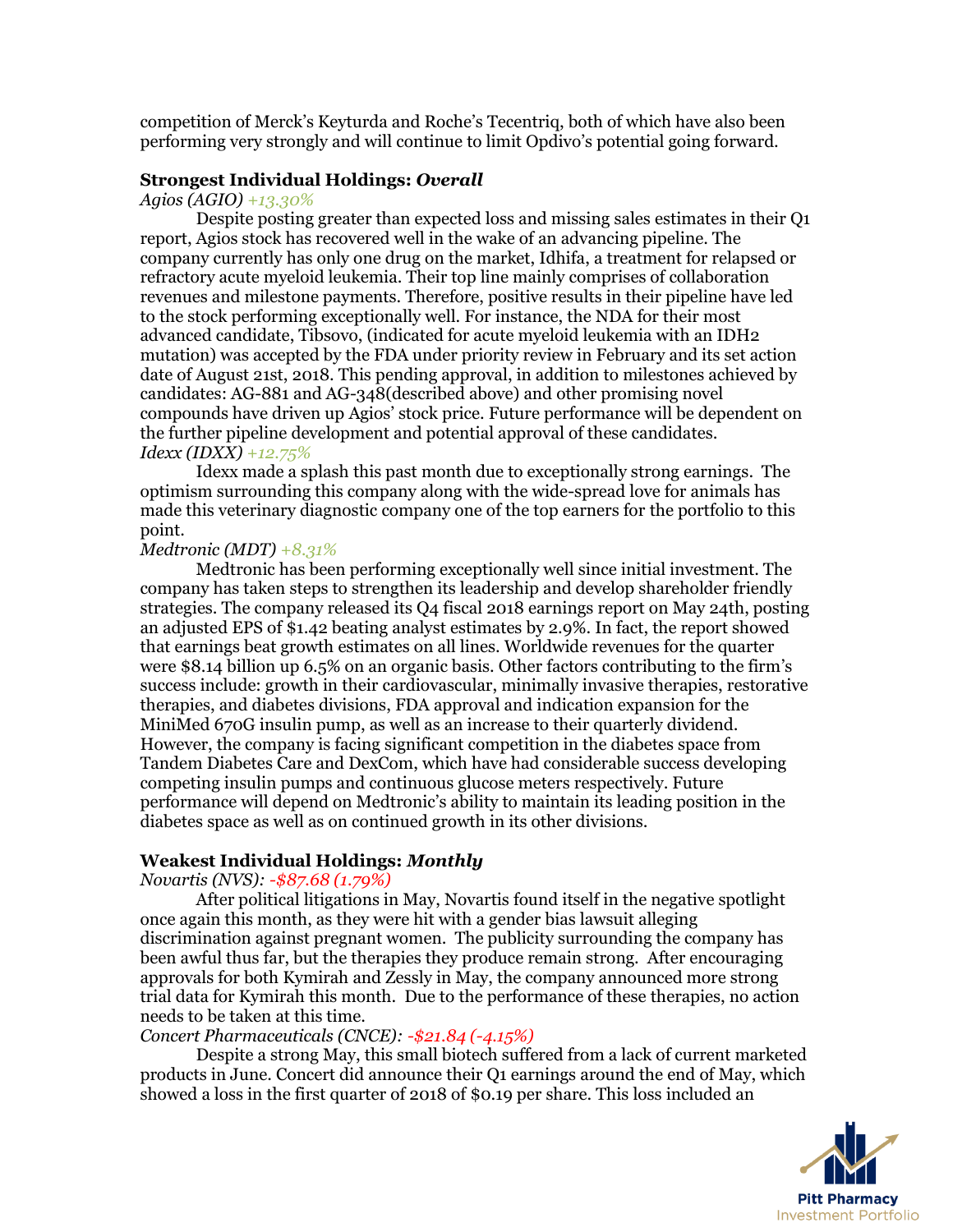increase in spending on the phase II trial of CTP-543 in treatment of alopecia and the development of their schizophrenia therapy, CTP-692. Despite posting a negative EPS, their earnings did still top analysts' predictions for the 4th consecutive quarter. The drop may represent a fear in regards to the ongoing litigation against the patent of Incyte's Jakafi. Concerts lead candidate, CTP-543, is a deuterated version of Incyte's medication, which is indicated for cystic fibrosis. The current litigation is currently surrounding the use of CTP-543 for indications beyond alopecia atreata. Concert should continue to be monitored in regards to clinical trials and current litigations, but no portfolio action needs to be taken at this time.

# *Abbvie (ABBV):* -*\$641.83 (11.47%)*

Abbvie finished May as the portfolios top earner and showed signs of growth. After a very aggressive June, the stock was felt to be overvalued by some analysts resulting in a large trading volume. To go along with the overvaluation, the company completed a stock buyback worth about \$7.5B. While some see this as a positive move, many feel as though this is money the company should have used toward R&D. Some analysts are worried about the competition facing Humira, which is Abbvie's (and the world's) number one selling drug. Despite competition, Humira is only expected to lose about 3% in sales per year through 2024. No action needs to be taken at this time.

# **Weakest Individual Holdings:** *Overall*

*Johnson and Johnson (JNJ): -\$109.08(3.18%)*

Johnson and Johnson took a hit just after our initial investments and continues to suffer from a large lawsuit over their talc based products, including their iconic baby powder, due to alleged carcinogenic effects from the products containing asbestos. Since the start of these lawsuits, the total number of cases now exceeds 9,000 totaling \$55 million. However, the courts have recently dismissed these cases based on laws that limit which courts can make decisions on cases of this nature. J&J will also be seeing some drastic changes to its executive leadership, as Sandra Peterson, Group Worldwide Chairman, retires. In a corresponding move, Joaquin Duato, Executive Vice President, and Paul Stoffels, Chief Scientific Officer, will be taking over this position in partnership. The Pharma giant has shown resiliency in the past, and no action needs to be taken at this time.

# *Gilead Sciences (GILD): -\$141.47 (4.06%)*

After a large drop in early May due to a poor earnings report, Gilead showed steady growth stretching into the early part of June. Competitor GlaxoSmithKline announced positive results for their 2-drug HIV treatment, a rival of Gilead's Biktarvy. These two medications are essentially in what some call a showdown against HIV, which could explain the decline, GILD's stock saw in the latter half of June. Despite the success of GSK, Biktarvy was approved in the EU in June. No action needs to be taken at this time.

# **Market Comparison:**

The Pitt Pharmacy Investment Portfolio saw a growth of 1.14% from the period of  $5/24/18$  to  $6/22/18$ . Since the original investment on  $4/23/18$ , the portfolio is up 3.44% overall. Over this same period, the S&P 500 Healthcare Index (SPXHC) had a monthly gain of 2.41%, and an overall gain of 3.54%. Although being outpaced by the SPXHC for the month of June, the graphs below indicate that the portfolio is still performing very similar to the index. During this month, the portfolio also received its first dividend payment, a total of \$24.30 from Johnson and Johnson. In the next month, the portfolio is set to receive dividend payments from Merck, United, and Gilead.

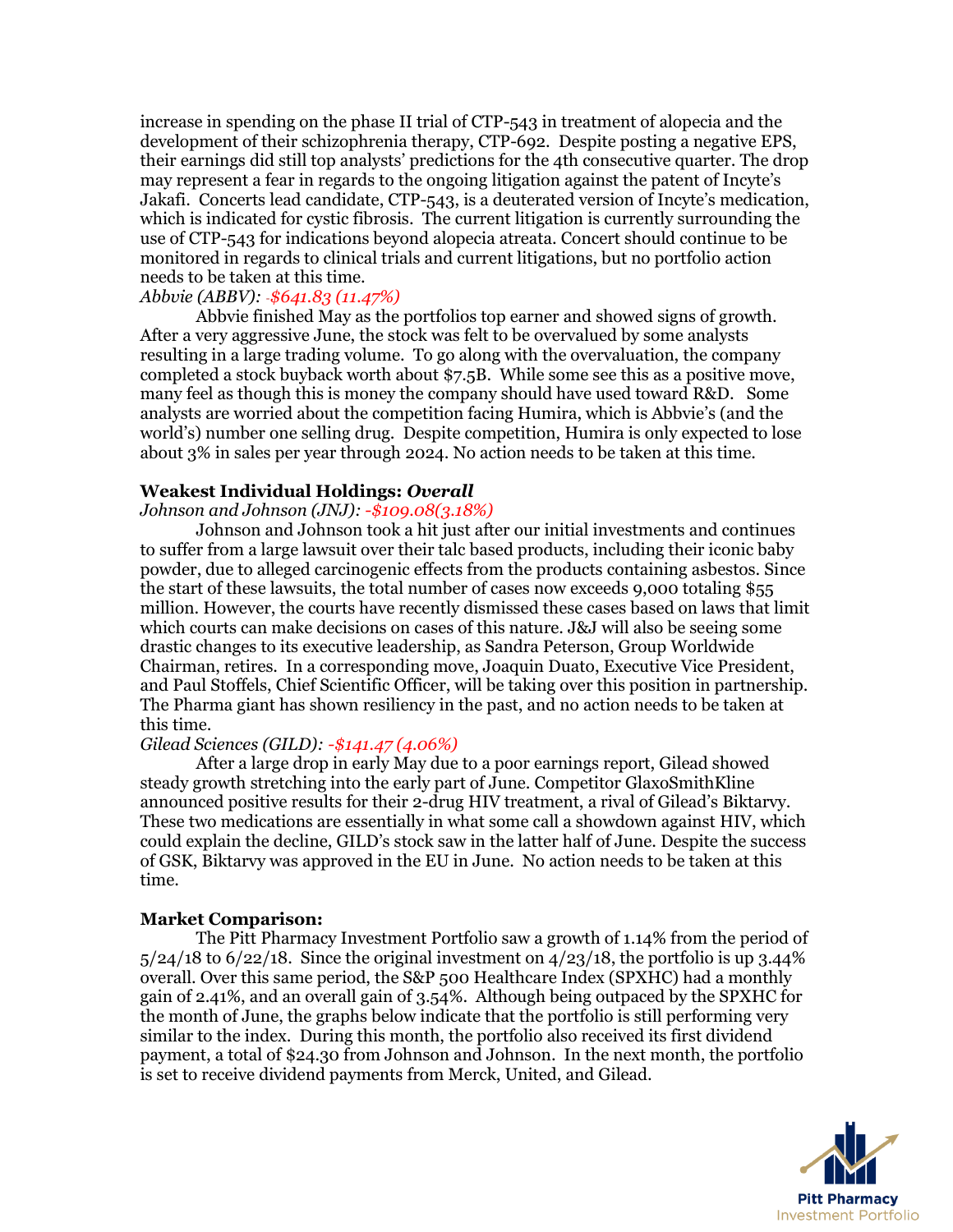



**Figures 1&2:** The above figures depict the trend of the PPIP and the SPXHC from 5/24/18 to  $6/22/18$ . The SPXHC is an index comprised of the top companies in the healthcare sector and is a solid indicator of the sectors overall stability. The graphs depict a striking resemblance in growth trends between these two portfolios. The trend similarity can be denoted by similar stability between the two portfolios. The SPXHC slightly outpaced the PPIP for the month, with growths of 2.41% and 1.14% respectively. The data for the figures was collected from yahoo finance.